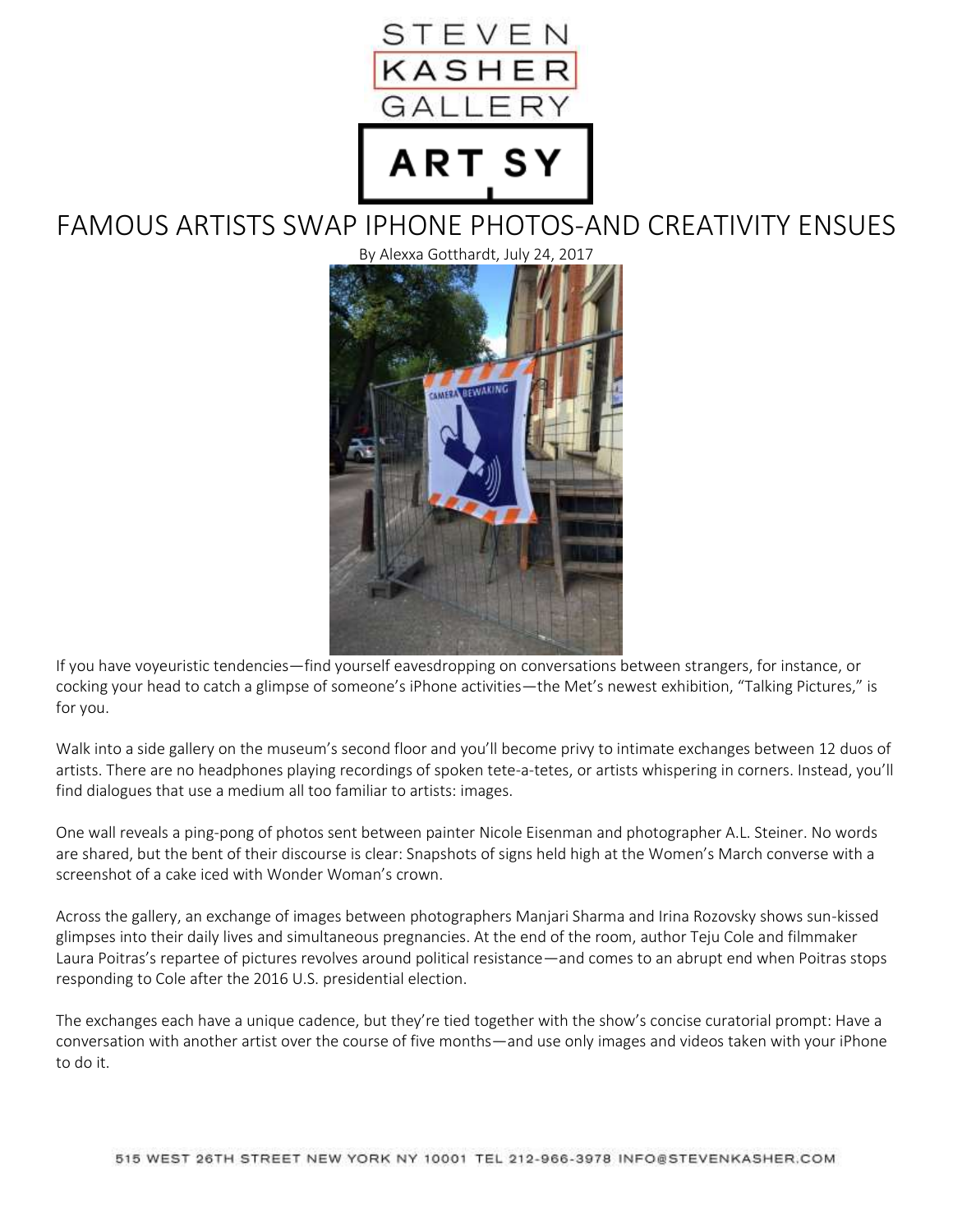

"Artists have always shared images that inspire them, or images they create, whether postcards were exchanged or photographs of artworks were mailed," explains Mia Fineman, associate curator in the Met's photography department, who organized the show. "But cell phones have definitely made the process easier."

(A concurrent show at New York gallery Carriage Trade is showing candid iPhone photos that artists like Tracey Emin, Wade Guyton, and Diana Al-Hadid shot for their own use.)

Since the dawn of the iPhone and its built-in camera, in 2007, Fineman has been interested in how the tool alters the way we look at, digest, and share images. "It was a major change in photography from a historical point of view; as big a change as the introduction of the Kodak camera was in the late 1880s," she explains.

"It put the camera in many people's hands—all the time. And more than anything else, they were using it to communicate with each other."

As a curator constantly mulling how cultural shifts affect art, Fineman couldn't help but consider how creatives would be impacted by the technology. In particular, she was curious about how communication with fellow artists might change. So she set about commissioning 12 such conversations.

"I thought it would offer an opportunity to see inside artists' minds," Fineman says of the impulse behind "Talking Pictures." "And to be exposed to a certain kind of visual literacy that professional image-makers have." Fineman selected artists from different areas of the world who work in a range of mediums, from film and photography to painting and conceptual art. Each of them chose a partner, and the pairs exchanged photos and videos via their personal cell phones from November 2016 to April 2017.

The conversations that result are displayed as videos, PDFs loaded onto iPads, books, and printed images across the exhibition. The rate at which they exchange information and the content of the chats varies depending on each artist's daily schedule, the way they see the world, and the nature of the relationships.

Conceptual artist and photographer William Wegman and video artist Tony Oursler's call-and-response is prolific, joyful, and refreshingly absurd—consistent with the character of their individual practices. (Wegman dresses dogs up as humans acting out domestic rituals, like baking a cake; Oursler renders the human body mystical and otherworldly by projecting blinking eyeballs and moving mouths onto orbs).

Their exchange is chock-full of everyday oddities and charming moments that no doubt inform their respective bodies of work. In one back-and-forth, Wegman sends a selfie in which he's pulling a goofy face. Oursler returns with a Snapchatfilter-mutated image of his own mug that recalls his famous videos of contorted features.

Painters Cynthia Daignault and Daniel Heidkamp also shared images of the world around them. But they took a decidedly less spontaneous approach: Each painted scenes or facets from their surroundings, then sent a cellphone snapshot of the piece through the ether.

The resulting 60 canvases come together as a collaborative diary tracking intimate moments (a woman lounging in bed wearing only a sweater from Heidkamp, a museum visitor hypnotized by a painting from Daignault), natural wonders (a lightning bolt from Heidkamp, a rainbow from Daignault), and objects that operate like cultural time capsules (a newspaper showing Donald Trump's visage from Daignault, the silhouette of a monument to an unknown hero from Heidkamp).